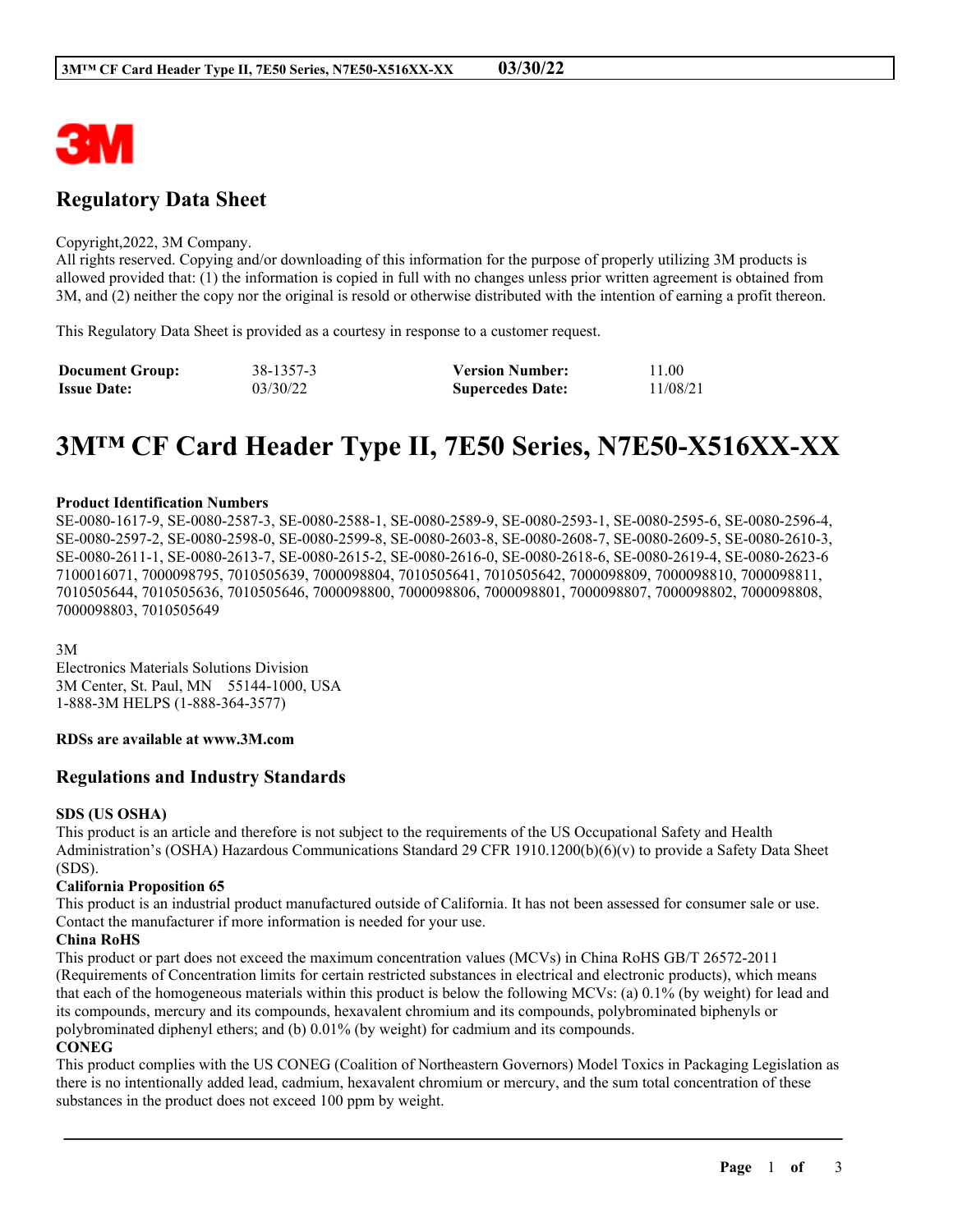# **Conflict Minerals**

On August 22, 2012, the Securities and Exchange Commission (SEC) adopted final rules on conflict minerals reporting, pursuant to Section 1502 of the Dodd-Frank Act which requires manufacturers of products containing "conflict minerals" to disclose to the SEC whether those minerals are sourced from the Democratic Republic of Congo (DRC) or adjoining countries. 3M has been participating in the EICC-GeSI Extractives Workgroup, and are incorporating the EICC-GeSI Conflict Minerals Reporting template in existing systems for use with suppliers of materials that may contain conflict minerals covered by the SEC rules. 3M will provide product-specific information once the required supply chain data has been obtained.

# **CPSIA 2008**

A Certificate of General Conformity per the US Consumer Product Safety Act, 15 U.S.C. § 2063 (a)(1), as revised by section 102 of the 2008 US Consumer Product Safety Improvement Act, is not required for the requested product.

#### **EU REACH**

Substances listed in Annex XIV of Regulation No 1907/2006 of the European Parliament and the Council concerning the Registration, Evaluation, Authorization and Restriction of Chemicals (REACH) are not intentionally added to this product. **EU REACH**

Substances listed in Annex XVII of Regulation No 1907/2006 of the European Parliament and the Council concerning the Registration, Evaluation, Authorization and Restriction of Chemicals (REACH) are not intentionally added to this product. **EU REACH**

This product is an article, without intended release of a chemical substance, under the Regulation No 1907/2006 of the European Parliament and the Council concerning the Registration, Evaluation, Authorisation and Restriction of Chemicals (REACH) (refer to REACH, Article 3(3)). It is not a chemical preparation. Therefore, it is not subject to the (pre)-registration or the registration process. It does not require a safety data sheet.

#### **EU REACH**

This product, including any article that the product is composed of, does not contain at greater than 0.1% by weight a Substance of Very High Concern (SVHC) substance identified according to Article 59 of REACH. This declaration reflects the substances on the candidate SVHC list, effective January 2022.

#### **EU RoHS**

This product does not exceed the maximum concentration values (MCVs) set under EU Directive 2011/65/EU (RoHS recast/RoHS 2), as stated in Annex II to that directive. This means that each of the homogenous materials within this product does not exceed the following MCVs: (a) 0.1% (by weight) for lead, mercury, hexavalent chromium, polybrominated biphenyls or polybrominated diphenyl ethers; and (b) 0.01% (by weight) for cadmium.

# **EU RoHS Phthalates**

This product does not exceed the maximum concentration values (MCVs) for phthalates set under EU Directive 2011/65/EU (RoHS recast/RoHS 2), as amended by EU 2015/863, which applies to finished EEE after July 22, 2019 for Category 1-7, 10- 11 products and after July 22, 2021 for Category 8 and 9 products. This means that each of the homogeneous materials within this product does not exceed the MCV of 0.1% (by weight) for each of the following phthalates: DEHP, BBP, DBP, and DIBP.

#### **Stockholm Agreement**

This product does not contain Persistent Organic Pollutants (POPs) at or above applicable thresholds per Annexes A, B, and C of the Stockholm Convention, May 2004 and subsequent amendments.

#### **Sustainability and 3M**

Go to www.3M.com/sustainability to learn about 3M's programs. 3M is a signatory of the United Nations Global Compact (UNGC).

\_\_\_\_\_\_\_\_\_\_\_\_\_\_\_\_\_\_\_\_\_\_\_\_\_\_\_\_\_\_\_\_\_\_\_\_\_\_\_\_\_\_\_\_\_\_\_\_\_\_\_\_\_\_\_\_\_\_\_\_\_\_\_\_\_\_\_\_\_\_\_\_\_\_\_\_\_\_\_\_\_\_\_\_\_\_\_\_\_\_

# **Sustainability and 3M's Code of Conduct**

Go to www.3M.com/businessconduct

# **TSCA Section 6**

This product is not known to contain 2,4,6-Tri-tert-butylphenol (CAS 732-26-3).

#### **TSCA Section 6**

This product is not known to contain Decabromodiphenyl Ether (Deca-BDE) (CAS 1163-19-5).

#### **TSCA Section 6**

This product is not known to contain Hexachlorobutadiene (HCBD) (CAS 87-68-3).

#### **TSCA Section 6**

This product is not known to contain Pentachlorothiophenol (PCTP) (CAS 133-49-3).

#### **TSCA Section 6**

This product is not known to contain Phenol, isopropylated phosphate (3:1) (PIP (3:1)) (CAS 68937-41-7).